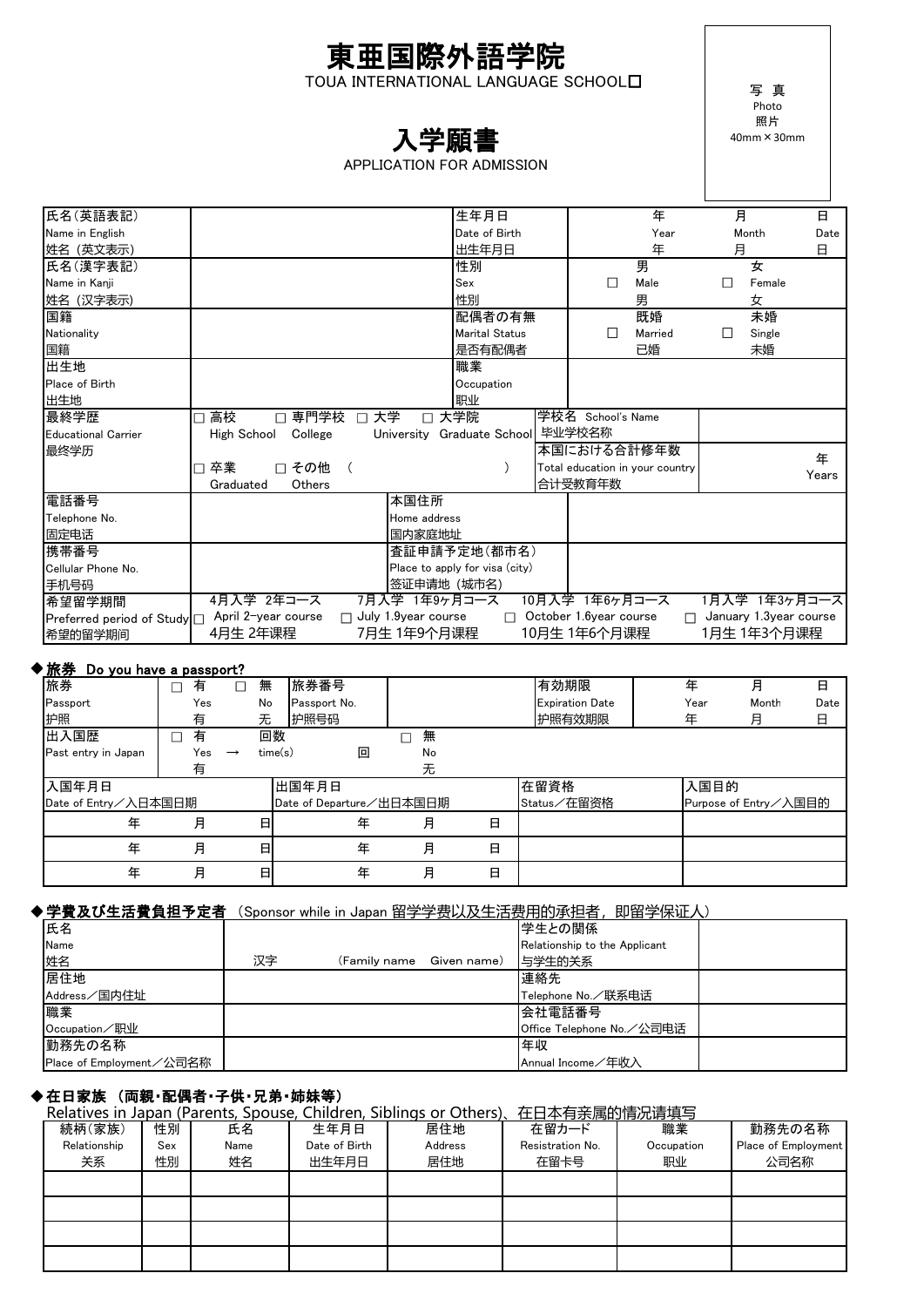## APPLICATION FOR ADMISSION 履歴書 履历书

| 国籍             | 生年月日           |                |        | 年              | 月            | 日      |
|----------------|----------------|----------------|--------|----------------|--------------|--------|
| Nationality    | Date of birth  |                |        | Year           | Month        | Date   |
| 国籍             | 出生年月日          |                |        | 年              | 月            | 日      |
| 氏名<br>(英字表記)   | 性別             | 男              | 女      | 配偶者の有無         | 既婚           | 未婚     |
| Full Name      | Sex            | Male $\square$ | Female | Marital Status | ⊏<br>Married | Single |
| 姓名 (英文表示)      | 性別             | 男              | 女      | 是否有配偶          | 已婚           | 未婚     |
| 出生地            | 現住所            |                |        |                |              |        |
| Place of Birth | Home Town City |                |        |                |              |        |
| 出生地            | 家庭住址           |                |        |                |              |        |

## ◆ 学歴:初等教育(小学校)から順次最終学歴まで

Academic History:Chronological Order from Elementary School

学历:从小学开始写到最终学历

| 学校名            | (番地まで詳細に記載してください)<br>所在地          | 入学年月                | 卒業年月                 |
|----------------|-----------------------------------|---------------------|----------------------|
| Name of School | Location (Including house number) | Starting Year/Month | Finishing Year/Month |
| 学校名            | 地址 (具体写到街道及门牌号)                   | 入学年月                | 毕业年月                 |
|                |                                   | 缶                   | 月<br>年<br>月          |
|                |                                   |                     | 月<br>月<br>年          |
|                |                                   | 年                   | 月<br>月<br>年          |
|                |                                   | 年                   | 月<br>月<br>年          |
|                |                                   | 仼                   | 月<br>月<br>年          |

#### 日本語学習歴

Previous Japanese Language Study 日语学习经历

| 学校名            | (番地まで詳細に記載してください)<br>所在地          | 入学年月                | 卒業年月                 |
|----------------|-----------------------------------|---------------------|----------------------|
| Name of School | Location (Including house number) | Starting Year/Month | Finishing Year/Month |
| 学校名            | 地址 (具体写到街道及门牌号)                   | 入学年月                | 毕业年月                 |
|                |                                   | 月                   | 月<br>年               |
|                |                                   | 月                   | 月<br>年               |

## 職歴:就職年月日順に記載すること

History of Employment: Write in order, end with the most recent employment) 就职经历

| ***************     |                                   |                     |                      |
|---------------------|-----------------------------------|---------------------|----------------------|
| 勤務先                 | (番地まで詳細に記載してください)<br>所在地          | 入社年月                | 退社年月                 |
| Place of Employment | Location (Including house number) | Starting Year/Month | Finishing Year/Month |
| 公司名称                | 地址 (具体写到街道及门牌号)                   | 入职年月                | 退职年月                 |
|                     |                                   | 月<br>缶              | 月<br>年               |
|                     |                                   | 月                   | 月<br>年               |
|                     |                                   | 月<br>仠              | 月<br>年               |

#### ◆ 出入国歴

Past entry into/departure from Japan 日本出入境记录

|               | 入国年月日                  |   |   | 出国年月日                      |   |   | 在留資格          | 入国目的                    |
|---------------|------------------------|---|---|----------------------------|---|---|---------------|-------------------------|
|               | Date of Entry / 日本入国日期 |   |   | Date of Departure / 日本出国日期 |   |   | Status / 在留资格 | Purpose of Entry / 入国目的 |
|               |                        | 月 | 日 |                            |   | 日 |               |                         |
| $\mathcal{L}$ |                        | 月 | 日 |                            | 月 | 日 |               |                         |
| (3)           |                        | 月 | 日 |                            | 月 | 日 |               |                         |

## 家族関係について

Family Relationship

| 家族成员 |
|------|
|------|

| <b>多い大ルメント</b> |     |      |               |         |            |                     |
|----------------|-----|------|---------------|---------|------------|---------------------|
| 続柄(家族)         | 性別  | 氏名   | 生年月日          | 居住地     | 職業         | 勤務先の名称              |
| Relationship   | Sex | Name | Date of Birth | Address | Occupation | Place of Employment |
| 关系             | 性別  | 姓名   | 出生年月日         | 家庭住址    | 职业         | 公司名称                |
|                |     |      |               |         |            |                     |
|                |     |      |               |         |            |                     |
|                |     |      |               |         |            |                     |
|                |     |      |               |         |            |                     |
|                |     |      |               |         |            |                     |
|                |     |      |               |         |            |                     |
|                |     |      |               |         |            |                     |
|                |     |      |               |         |            |                     |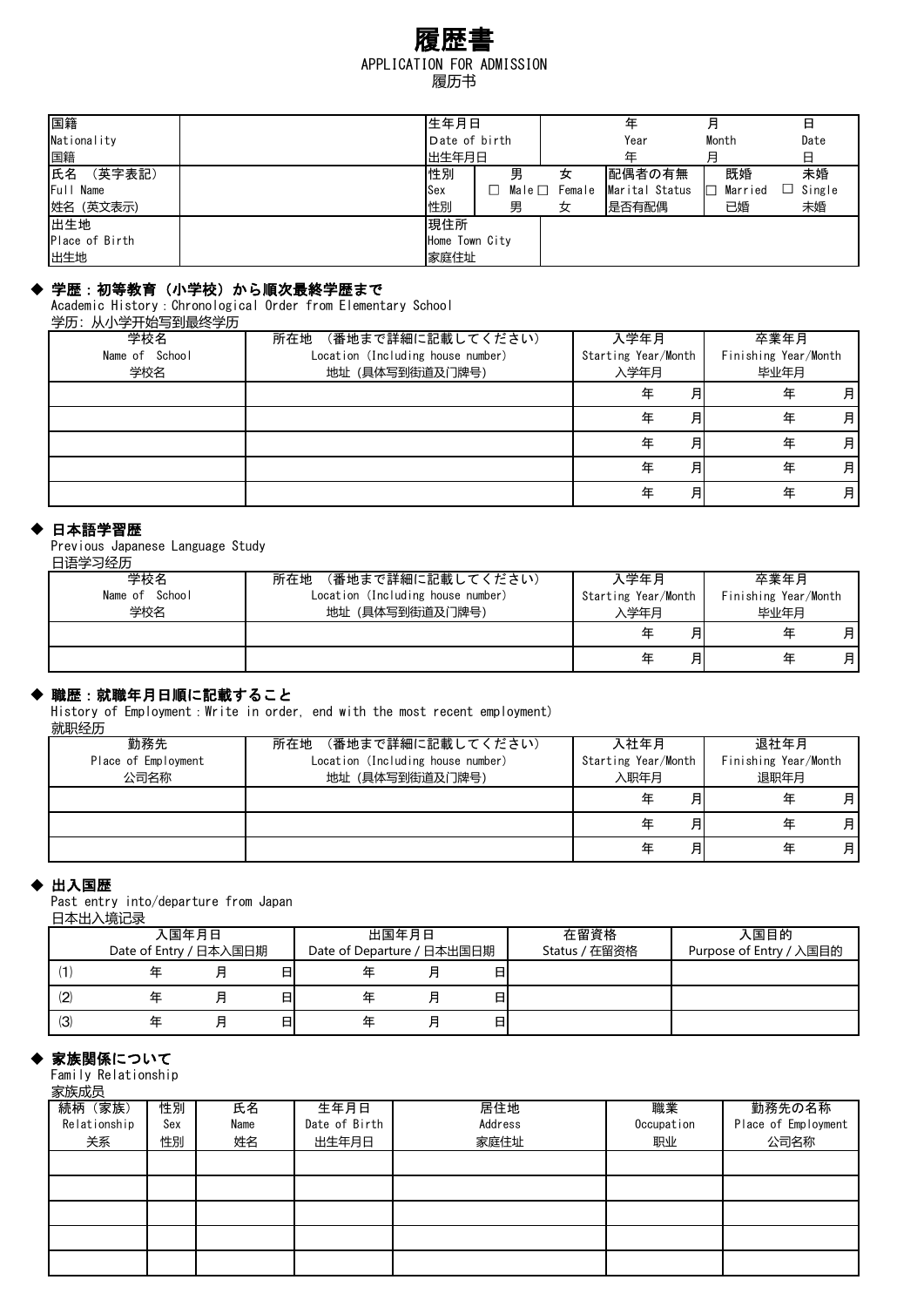#### ◆ 卒業後の進路予定

Specific Plans after Graduating 语言学校毕业后的打算

| 帰国/Return to Home Country/回国                  |                                  |  |  |  |  |
|-----------------------------------------------|----------------------------------|--|--|--|--|
| 日本での就職/Find Work in Japan/在日本就业               |                                  |  |  |  |  |
| 日本での進学/                                       | 進学希望先学校名/Name of School<br>/就读学校 |  |  |  |  |
| Enter School of Hire Education in Japan/在日本升学 | 希望科目/Major Subject/就读专业          |  |  |  |  |
| □ その他/0thers/其他打算                             |                                  |  |  |  |  |

以上のことは総て真実であり、私

が直筆したものです。

I, thereby declare the above statement is true and correct.

我 保证以上各项信息真实,并且为本人亲笔填写。

申請書作成年月日

Date of filling in this form 申请书完成日期

申請人署名

Signature of the applicant 申請人署名